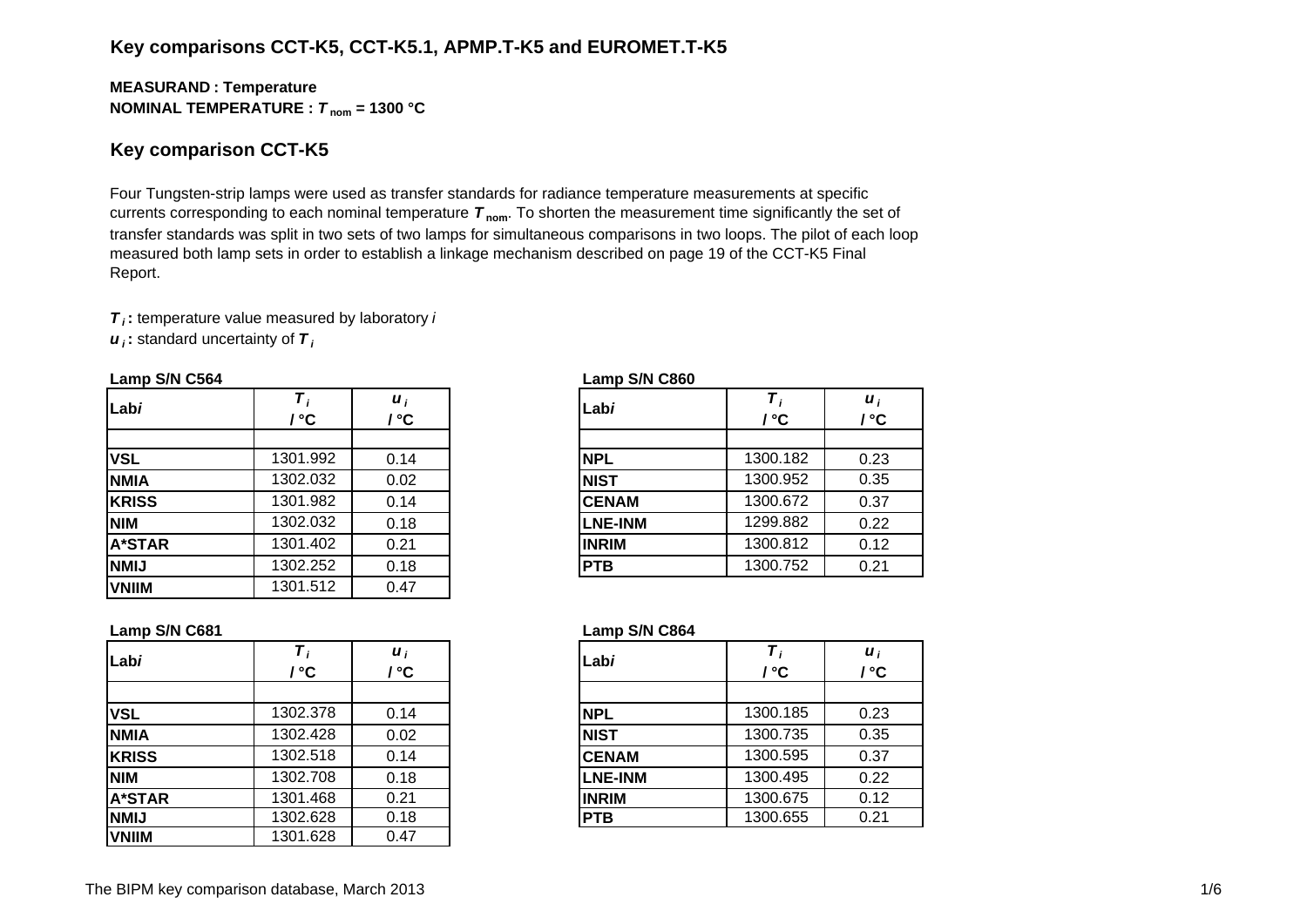# **Key comparison CCT-K5.1**

## **This is a bilateral comparison between the PTB and the NRC.**

**T<sub>NRC</sub>**: temperature value measured at the NRC  $u_{\text{NRC}}$ : standard uncertainty of  $T_{\text{NRC}}$ 

 $u_{\text{NRC}} = 0.33 \text{ °C}$ 

**Lamp C598**  $T_{\text{NRC}} = 1300.20 \text{ °C}$  **Lamp 644C**  $T_{\text{NRC}} = 1300.34 \text{ °C}$  $U_{\text{NRC}} = 0.33 \text{ °C}$ 

# **Key comparison APMP.T-K5**

Laboratory individual measurements of APMP.T-K5 participants are given in Appendix B of the APMP.T-K5 Final Report both in tabulated and in graphical forms. There were taken between 1997 and 2000.

# **Key comparison EUROMET.T-K5**

This comparison involved eight participants and was carried out from October 1999 to February 2001. The two transfer standards were Lamp S/N C564 and Lamp S/N C681 already used in CCT-K5. The individual laboratory measurements and their uncertainties are given in Tables 5 to 11 of the EUROMET.T-K5 Final Report.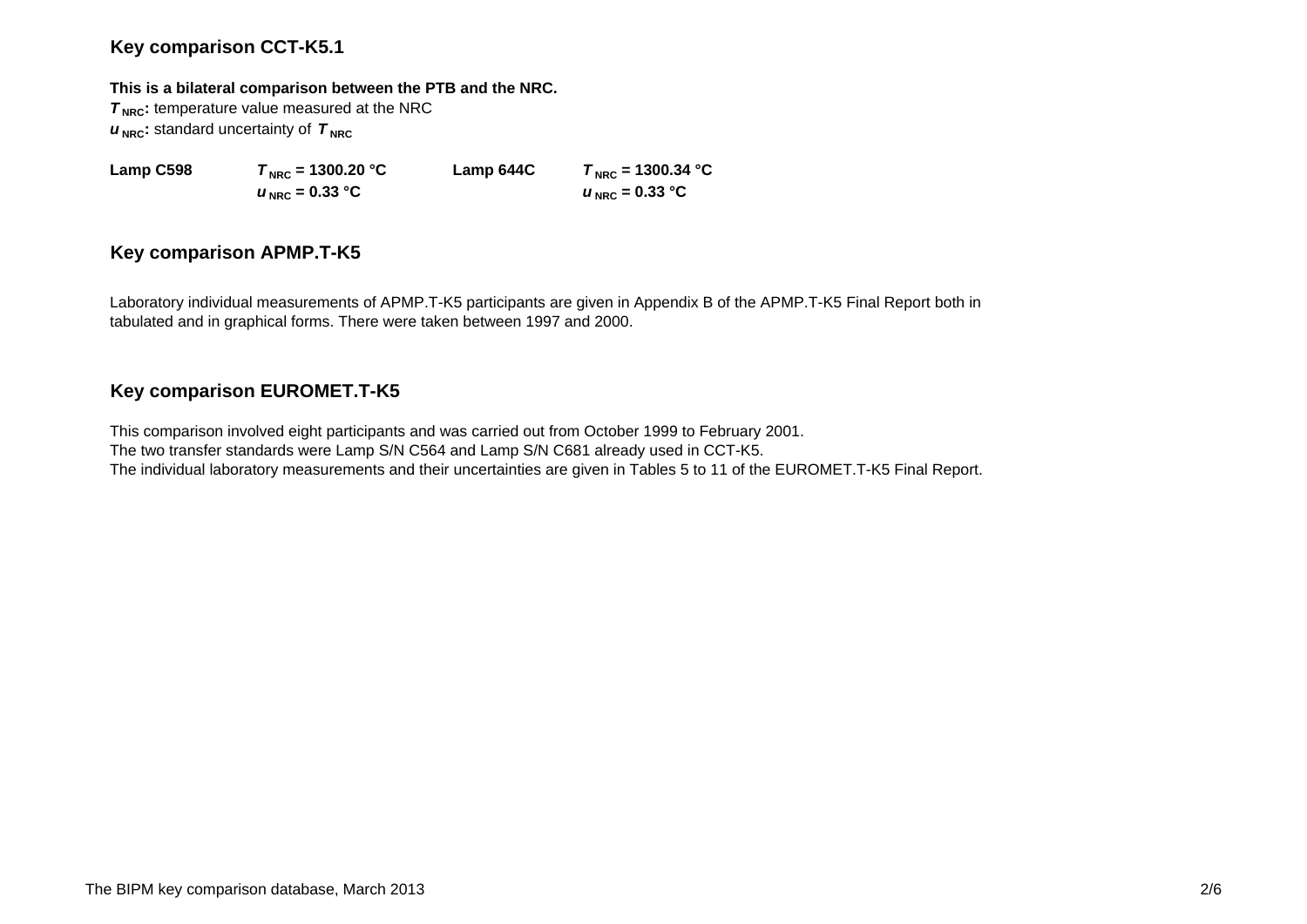# **Key comparisons CCT-K5, CCT-K5.1, APMP.T-K5 and EUROMET.T-K5**

# **Key comparison CCT-K5**

## **MEASURAND : Temperature NOMINAL TEMPERATURE :**  *T* **nom = 1300 °C**

The key comparison reference value  $\bm{\tau}_{\mathsf{R}}$  for each nominal temperature  $\bm{\tau}_{\mathsf{nom}}$  and each lamp  $\bm{k}$  is calculated on the basis of the median of measured radiance temperatures  $\bm{\tau}_i$ (*k, T*  $_{\rm nom}$ ). Its standard uncertainty,  $\bm{u}(\bm{\tau}_{{\sf R}})$ , is obtained as the standard uncertainty of the median.

| Lamp | $T_R$ / $^{\circ}$ C | $u(T_R)$ / $^{\circ}$ C |
|------|----------------------|-------------------------|
| C564 | 1302.090             | 0.087                   |
| C681 | 1302.370             | 0.053                   |
| C860 | 1300.720             | 0.041                   |
| C864 | 1300.640             | 0.056                   |

**For each temperature**  *T* **nom the degree of equivalence of laboratory** *i* **with respect to the key comparison reference value is given by a pair of terms:**   $D_i$  and its expanded uncertainty  $U_i$  (k = 2) both expressed in K. The computation of  $D_i$  and  $U_i$  is explained in the Addendum to the CCT-K5 Final **Report.**

**For each temperature**  *T* **nom the pair-wise degree of equivalence between laboratory** *i* **and** *j* **is given by two terms:***<sup>D</sup> ij* **and its expanded uncertainty**   $U_{ij}$  ( $k$  = 2).The computation of  $D_{ij}$  and  $U_{ij}$  is also explained in the Addendum of the CCT-K5 Final Report.

# **Linking key comparison CCT-K5.1 to CCT-K5**

**The linkage is made through the common participation of PTB in both key comparisons, and is detailed in the CCT-K5 and CCT-K5.1 Linkage Report.**

## **Linking key comparison APMP.T-K5 to CCT-K5**

**The linkage is made through the common participation of NMIJ, NIM, KRISS and NMIA in both key comparisons, and is detailed in the Addendum to the APMP.T-K5 Final Report.**

# **Linking key comparison EUROMET.T-K5 to CCT-K5**

The measurements of the EUROMET.T-K5 participants are directly linked to the key comparison reference value obtained in CCT-K5 as the protocols of the two key comparisons are identical and the transfer standards are the same (see in Chapter VII of the EUROMET.T-K5 Final Report).

Degrees of equivalence relative to the CCT-K5 key comparison reference values are computed for each of the transfer standards. Pair-wise degrees of equivalence inside EUROMET.T-K5 are available in the EUROMET.T-K5 Final Report (Tables 15 to 36).

The BIPM key comparison database, March 2013 3/6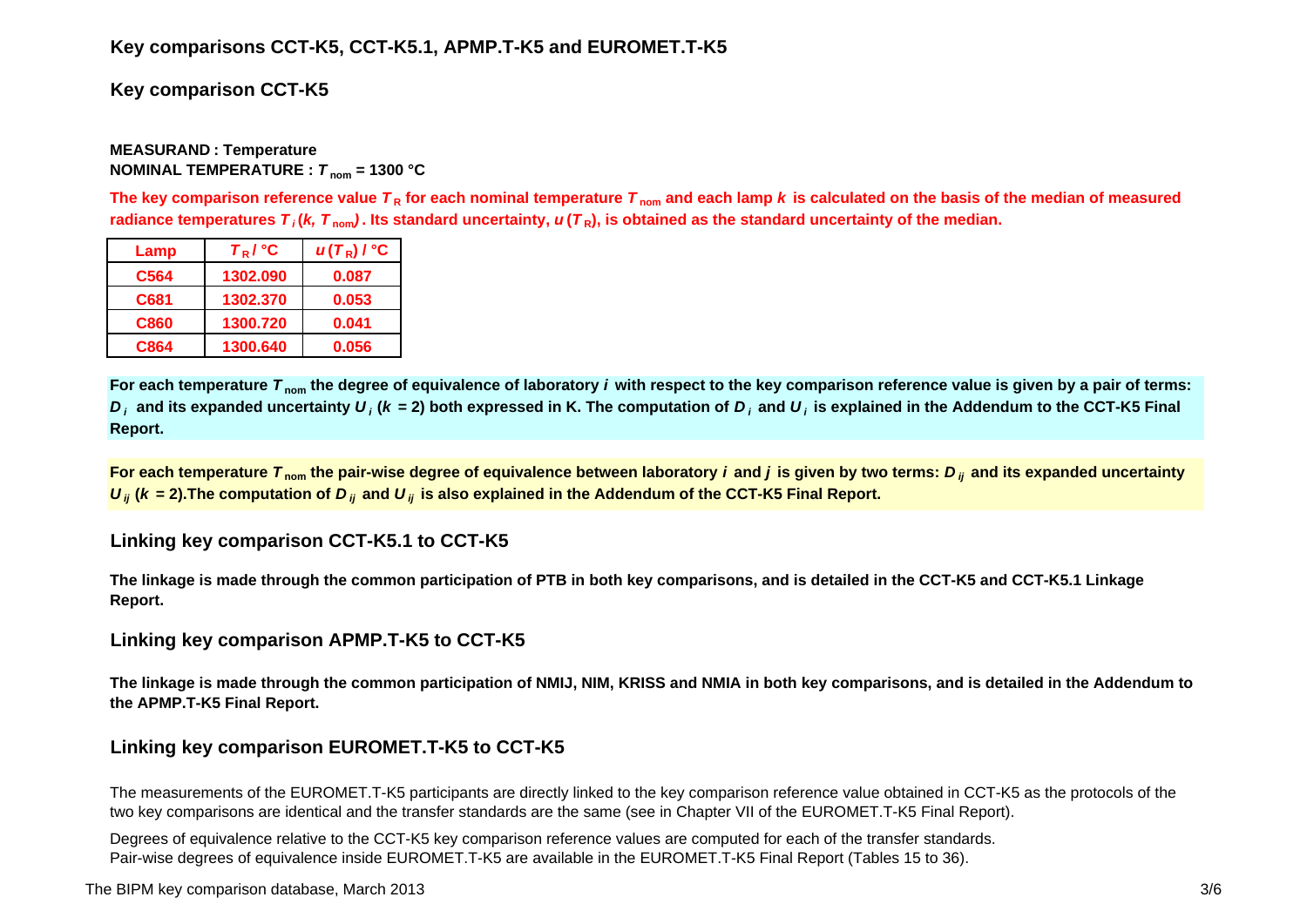## **MEASURAN D : Temperature NOMINAL TEMPERATURE :**  *T* **nom = 1300 °C**

**Degrees of equivalence relative to the CCT-K5 key comparison reference value**

| Labi            |                  |                    |               |
|-----------------|------------------|--------------------|---------------|
|                 | $\overline{D_i}$ | $\boldsymbol{U}_i$ |               |
|                 |                  | / K                |               |
| <b>VSL</b>      | $-0.045$         | 0.322              | <b>CEM</b>    |
| <b>NPL</b>      | $-0.497$         | 0.486              | <b>IPQ</b>    |
| <b>NMIA</b>     | 0.000            | 0.165              | <b>UME</b>    |
| <b>KRISS</b>    | 0.020            | 0.343              | <b>MKEH</b>   |
| <b>NIM</b>      | 0.140            | 0.437              | <b>SMU</b>    |
| <b>A*STAR</b>   | $-0.795$         | 0.459              | <b>SP</b>     |
| <b>NMIJ</b>     | 0.210            | 0.393              | <b>IIKES</b>  |
| <b>VNIIM</b>    | $-0.660$         | 0.956              | <b>VSL</b>    |
| <b>NIST</b>     | 0.164            | 0.719              |               |
| <b>CENAM</b>    | $-0.047$         | 0.755              |               |
| <b>LNE-INM</b>  | $-0.492$         | 0.580              |               |
| <b>INRIM</b>    | 0.064            | 0.284              |               |
| <b>PTB</b>      | 0.024            | 0.283              |               |
| <b>NRC</b>      | 0.129            | 0.835              |               |
|                 |                  |                    |               |
| <b>A*STAR</b>   | 0.09             | 0.76               |               |
| <b>KIM-LIPI</b> | 1.15             | 2.11               | <b>Black:</b> |
| <b>CMS/ITRI</b> | 0.02             | 1.57               | Green:        |

**Lamp S/N C564 Lamp S/N C681**

|                                          | $\bm{D}_i$ | $\boldsymbol{U}_i$   |              | $\bm{D}_i$ | $\boldsymbol{U}_i$ |              | D       | $\boldsymbol{U}_i$ |
|------------------------------------------|------------|----------------------|--------------|------------|--------------------|--------------|---------|--------------------|
|                                          | / K        |                      |              | / K        |                    |              | /K      |                    |
|                                          | $-0.045$   | 0.322                | <b>CEM</b>   | 0.11       | 0.35               | <b>CEM</b>   | 0.03    | 0.35               |
|                                          | $-0.497$   | 0.486                | <b>IPQ</b>   | $-0.18$    | 0.98               | <b>IPQ</b>   | $-0.48$ | 1.01               |
| А                                        | 0.000      | 0.165                | <b>UME</b>   | $-1.71$    | 0.51               | <b>UME</b>   | $-1.78$ | 0.53               |
| $\overline{\text{s}}\overline{\text{s}}$ | 0.020      | 0.343                | <b>MKEH</b>  | $-1.45$    | 1.97               | <b>MKEH</b>  | $-1.60$ | 2.16               |
|                                          | 0.140      | 0.437                | <b>SMU</b>   | $-1.39$    | 0.40               | <b>SMU</b>   | $-1.08$ | 0.37               |
| TAR                                      | $-0.795$   | 0.459                | <b>SP</b>    | $-0.80$    | 1.10               | <b>SP</b>    | $-0.86$ | 1.09               |
|                                          | 0.210      | 0.393                | <b>MIKES</b> | $-0.65$    | 1.43               | <b>MIKES</b> | $-0.87$ | 1.56               |
| M                                        | $-0.660$   | 0.956                | <b>VSL</b>   | 0.05       | 0.33               | <b>VSL</b>   | $-0.10$ | 0.30               |
|                                          | ----       | $\sim$ $\sim$ $\sim$ |              |            |                    |              |         |                    |

|   | $D_i$   | $\boldsymbol{U}_i$ |              | D       | $\boldsymbol{U}_i$ |  |
|---|---------|--------------------|--------------|---------|--------------------|--|
|   |         | / K                |              | / K     |                    |  |
|   | 0.11    | 0.35               | <b>CEM</b>   | 0.03    | 0.35               |  |
|   | $-0.18$ | 0.98               | PQ           | $-0.48$ | 1.01               |  |
|   | $-1.71$ | 0.51               | <b>UME</b>   | $-1.78$ | 0.53               |  |
|   | $-1.45$ | 1.97               | <b>MKEH</b>  | $-1.60$ | 2.16               |  |
|   | $-1.39$ | 0.40               | <b>SMU</b>   | $-1.08$ | 0.37               |  |
|   | $-0.80$ | 1.10               | <b>SP</b>    | $-0.86$ | 1.09               |  |
| S | $-0.65$ | 1.43               | <b>MIKES</b> | $-0.87$ | 1.56               |  |
|   | 0.05    | 0.33               | <b>VSL</b>   | $-0.10$ | 0.30               |  |

**Black: participants in CCT-K5 Green: participant in CCT-K5.1 Blue: participants in APMP.T-K5 Oran g e: participants in EUROMET.T-K5 (measurements with Lamp S/N C564)**

**Gre y: participants in EUROMET.T-K5 (measurements with Lamp S/N C681)**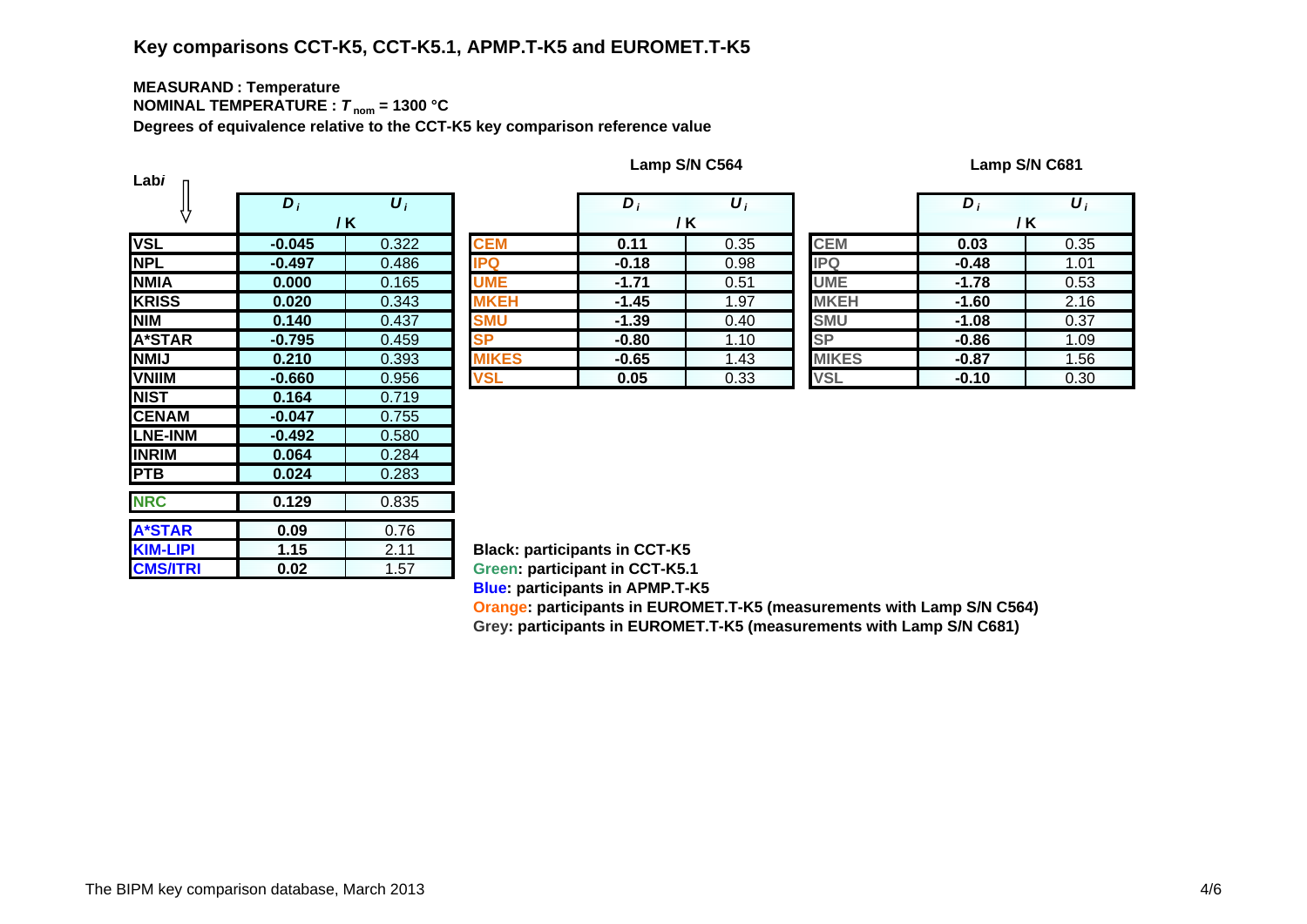## **Key comparisons CCT-K5 and CCT-K5.1 MEASURAND**

### **NOMINAL TEMPERATURE :**  $T_{nom} = 1300 °C$

**A\*STAR**

**NMIJ 0.210**

**VNIIM -0.660**

**NIST 0.164**

**CENAM -0.047**

**LNE-INM -0.492**

**INRIM 0.064**

**PTB 0.024**

**NRC 0.129**

**Matrix of equivalence Pair-wise degrees of equivalence involving APMP.T-K5 participants are not computed.**

|                | Labj       |                    |             |                       |                     |                       |          |                       |          |                       |          |            |          |                       |                       |                       |              |                       |
|----------------|------------|--------------------|-------------|-----------------------|---------------------|-----------------------|----------|-----------------------|----------|-----------------------|----------|------------|----------|-----------------------|-----------------------|-----------------------|--------------|-----------------------|
| Labi           |            |                    |             | VSL                   | <b>NPL</b>          |                       |          | <b>NMIA</b>           |          | <b>KRISS</b>          |          | <b>NIM</b> | A*STAR   |                       | <b>NMIJ</b>           |                       | <b>VNIIM</b> |                       |
|                | $\bm{D}_i$ | $\boldsymbol{U}_i$ | $D_{ii}$    | $\boldsymbol{U}_{ij}$ | $\overline{D}_{ij}$ | $\boldsymbol{U}_{ii}$ | $D_{ij}$ | $\boldsymbol{U}_{ij}$ | $D_{ii}$ | $\boldsymbol{U}_{ij}$ | $D_{ij}$ | $U_{ii}$   | $D_{ij}$ | $\boldsymbol{U}_{ii}$ | $D_{ij}$              | $\boldsymbol{U}_{ii}$ | $D_{ij}$     | $\boldsymbol{U}_{ij}$ |
|                | / K        |                    | 7 K         |                       |                     | /K                    |          | / K                   |          | / K                   | / K      |            |          | / K                   | 1 K                   |                       | / K          |                       |
| <b>VSL</b>     | $-0.045$   | 0.322              |             |                       | 0.452               | 0.545                 | $-0.045$ | 0.283                 | $-0.065$ | 0.403                 | $-0.185$ | 0.478      | 0.750    | 0.530                 | $-0.255$              | 0.456                 | 0.615        | 0.990                 |
| <b>NPL</b>     | $-0.497$   | 0.486              | $-0.452$    | 0.545                 |                     |                       | $-0.497$ | 0.471                 | $-0.517$ | 0.550                 | -0.637   | 0.601      | 0.298    | 0.631                 | $-0.707$              | 0.59                  | 0.163        | 1.051                 |
| <b>NMIA</b>    | 0.000      | 0.165              | 0.045       | 0.283                 | 0.497               | 0.471                 |          |                       | $-0.020$ | 0.292                 | $-0.140$ | 0.388      | 0.795    | 0.453                 | $-0.210$              | 0.362                 | 0.660        | 0.951                 |
| <b>KRISS</b>   | 0.020      | 0.343              | 0.065       | 0.403                 | 0.517               | 0.55C                 | 0.020    | 0.292                 |          |                       | $-0.120$ | 0.461      | 0.815    | 0.55                  | $-0.190$              | 0.463                 | 0.680        | 1.003                 |
| <b>NIM</b>     | 0.140      | 0.437              | 0.185       | 0.478                 | 0.637               | 0.601                 | 0.140    | 0.388                 | 0.120    | 0.461                 |          |            | 0.935    | 0.632                 | $-0.070$              | 0.53'                 | 0.800        | 1.045                 |
| <b>A*STAR</b>  | $-0.795$   | 0.459              | $-0.750$    | 0.530                 | $-0.298$            | 0.63'                 | $-0.795$ | 0.453                 | $-0.815$ | 0.557                 | $-0.935$ | 0.632      |          |                       | $-1.005$              | 0.574                 | $-0.135$     | 1.030                 |
| <b>NMIJ</b>    | 0.210      | 0.393              | 0.255       | 0.456                 | 0.707               | 0.59 <sup>′</sup>     | 0.210    | 0.362                 | 0.190    | 0.463                 | 0.070    | 0.531      | 1.005    | 0.574                 |                       |                       | 0.870        | 1.015                 |
| <b>VNIIM</b>   | $-0.660$   | 0.956              | $-0.615$    | 0.990                 | $-0.163$            | .051                  | $-0.660$ | 0.951                 | $-0.680$ | .003                  | $-0.800$ | .045       | 0.135    | 1.030                 | $-0.870$              | .015<br>1             |              |                       |
| <b>NIST</b>    | 0.164      | 0.719              | 0.208       | 0.760                 | 0.660               | 0.845                 | 0.163    | 0.708                 | 0.143    | 0.763                 | 0.023    | 0.800      | 0.958    | 0.823                 | $-0.047$              | 0.792                 | 0.823        | 1.177                 |
| <b>CENAM</b>   | $-0.047$   | 0.755              | $-0.002$    | 0.796                 | 0.450               | 0.872                 | $-0.047$ | 0.746                 | $-0.067$ | 0.798                 | $-0.187$ | 0.835      | 0.748    | 0.857                 | $-0.25$               | 0.82                  | 0.613        | 1.200                 |
| <b>LNE-INM</b> | $-0.492$   | 0.580              | -0.447      | 0.566                 | 0.005               | 0.706                 | $-0.492$ | 0.493                 | $-0.512$ | 0.570                 | $-0.632$ | 0.619      | 0.303    | 0.649                 | $-0.702$              | 0.609                 | 0.168        | 1.061                 |
| <b>INRIM</b>   | 0.064      | 0.284              | 0.108       | 0.379                 | 0.560               | 0.524                 | 0.063    | 0.259                 | 0.043    | 0.385                 | $-0.077$ | 0.455      | 0.858    | 0.494                 | $-0.147$              | 0.44                  | 0.723        | 0.974                 |
| <b>PTB</b>     | 0.024      | 0.283              | 0.068       | 0.512                 | 0.520               | 0.625                 | 0.023    | 0.430                 | 0.003    | 0.516                 | $-0.117$ | 0.57'      | 0.818    | 0.602                 | $-0.187$              | 0.560                 | 0.683        | 1.034                 |
|                |            |                    |             |                       |                     |                       |          |                       |          |                       |          |            |          |                       |                       |                       |              |                       |
| <b>NRC</b>     | 0.129      | 0.835              | 0.174       | 0.895                 | 0.625               | 0.966                 | 0.129    | 0.851                 | 0.109    | 0.902                 | $-0.012$ | 0.942      | 0.924    | 0.952                 | $-0.082$              | 0.922                 | 0.789        | 1.269                 |
|                |            |                    |             |                       |                     |                       |          |                       |          |                       |          |            |          |                       |                       |                       |              |                       |
|                |            |                    | $L$ abj     |                       |                     |                       |          |                       |          |                       |          |            |          |                       |                       |                       |              |                       |
| Labi           |            |                    | <b>NIST</b> |                       |                     | <b>CENAM</b>          |          | <b>LNE-INM</b>        |          | <b>INRIM</b>          |          | <b>PTB</b> |          |                       | <b>NRC</b>            |                       |              |                       |
|                | $D_i$      | $\boldsymbol{U}_i$ | $D_{ii}$    | $\boldsymbol{U}_{ii}$ | $D_{ij}$            | $U_{ii}$              | $D_{ii}$ | $\boldsymbol{U}_{ij}$ | $D_{ii}$ | $U_{ii}$              | $D_{ii}$ | $U_{ii}$   |          | $D_{ii}$              | $\boldsymbol{U}_{ii}$ |                       |              |                       |
|                | / K        |                    | / K         |                       |                     | / K                   |          | / K                   | / K      |                       |          | / K        |          |                       | / K                   |                       |              |                       |
| <b>VSL</b>     | $-0.045$   | 0.322              | $-0.208$    | 0.760                 | 0.002               | 0.796                 | 0.447    | 0.566                 | $-0.108$ | 0.379                 | $-0.068$ | 0.512      |          | $-0.174$              | 0.895                 |                       |              |                       |
| <b>NPL</b>     | $-0.497$   | 0.486              | $-0.660$    | 0.845                 | $-0.450$            | 0.872                 | $-0.005$ | 0.706                 | $-0.560$ | 0.524                 | $-0.520$ | 0.625      |          | $-0.625$              | 0.966                 |                       |              |                       |
| <b>NMIA</b>    | 0.000      | 0.165              | $-0.163$    | 0.708                 | 0.047               | 0.746                 | 0.492    | 0.493                 | $-0.063$ | 0.259                 | $-0.023$ | 0.430      |          | $-0.129$              | 0.851                 |                       |              |                       |
| <b>KRISS</b>   | 0.020      | 0.343              | $-0.143$    | 0.763                 | 0.067               | 0.798                 | 0.512    | 0.570                 | $-0.043$ | 0.385                 | $-0.003$ | 0.516      |          | $-0.109$              | 0.902                 |                       |              |                       |
| <b>NIM</b>     | 0.140      | 0.437              | $-0.023$    | 0.800                 | 0.187               | 0.835                 | 0.632    | 0.619                 | 0.077    | 0.455                 | 0.117    | 0.571      |          | 0.012                 | 0.942                 |                       |              |                       |

**-0.795** 0.459 **-0.958** 0.823 **-0.748** 0.857 **-0.303** 0.649 **-0.858** 0.494 **-0.818** 0.602 **-0.924** 0.952

0.835 **-0.035** 1.102 **0.175** 1.125 **0.620** 1.016 **0.065** 0.882 **0.105** 0.881

0.393 **0.047** 0.792 **0.257** 0.827 **0.702** 0.609 **0.147** 0.441 **0.187** 0.560 **0.082** 0.922

0.956 **-0.823** 1.177 **-0.613** 1.200 **-0.168** 1.061 **-0.723** 0.974 **-0.683** 1.034 **-0.789** 1.269

0.284 **-0.100** 0.741 **0.110** 0.779 **0.555** 0.626 **0.040** 0.484 **-0.065** 0.882

0.719 **0.210** 1.021 **0.655** 0.925 **0.100** 0.741 **0.140** 0.818 **0.035** 1.102

0.755 **-0.210** 1.021 **0.445** 0.928 **-0.110** 0.779 **-0.070** 0.851 **-0.175** 1.125

0.580 **-0.655** 0.925 **-0.445** 0.928 **-0.555** 0.626 **-0.515** 0.704 **-0.620** 1.016

0.283 **-0.140** 0.818 **0.070** 0.851 **0.515** 0.704 **-0.040** 0.484 **-0.105** 0.881

| The BIPM key comparison database, March 2013<br>the contract of the contract of the contract of the contract of the contract of the contract of the contract of | 5/6 |
|-----------------------------------------------------------------------------------------------------------------------------------------------------------------|-----|